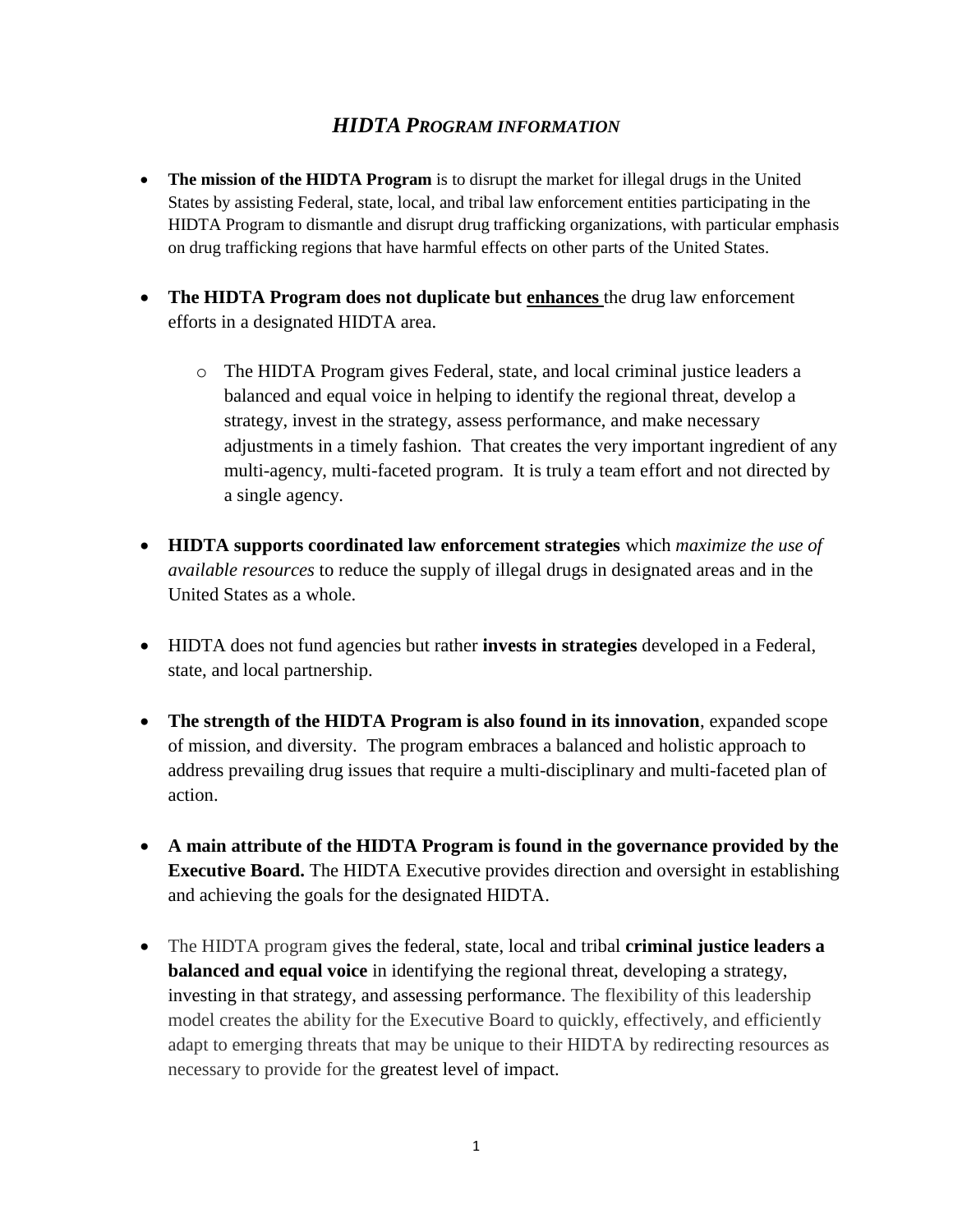- The Executive Board provides for a high degree of local and regional control in addressing emerging threats.
- **Training is an essential ingredient to improve the efficiency and effectiveness of HIDTA initiatives.** The HIDTA training curriculum makes a significant contribution to advancing the knowledge, skills, and abilities of drug law enforcement, treatment, and prevention professionals, while also offering unique networking opportunities across agencies and disciplines.
- **HIDTA funds are used to advance drug law enforcement efforts** in the HIDTA area:
	- Fund overtime for state and local law enforcement
	- Fund analyst positions
	- $\blacksquare$  Fund support positions
	- Fund leases to bring drug law enforcement together through co-location
	- Purchase much needed equipment that can be shared with all participants
	- Purchase of evidence
	- Fund investigations and required travel
- **HIDTA enhances law enforcement intelligence sharing** among Federal, state, local, and tribal law enforcement agencies.
- **The HIDTA Program is able to demonstrate the impact it has on drug law enforcement** efforts through its Performance Management Process (PMP) - a formalized process to assess the quantitative performance of each HIDTA and the overall HIDTA Program.
- **The HIDTA Program is vastly different from the Organized Crime and Drug Enforcement Task Force Program (OCDETF).**
	- o The HIDTA Program funds initiatives OCDETF funds investigations.
	- o HIDTA is mission specific OCDETF is case specific.
	- o Funding initiatives provides ongoing stability and sustains efforts.
	- o The HIDTA Program is led by an Executive Board (equal parts Federal and state, local, and tribal law enforcement leaders) – OCDETF is led by the United States Attorney's Office.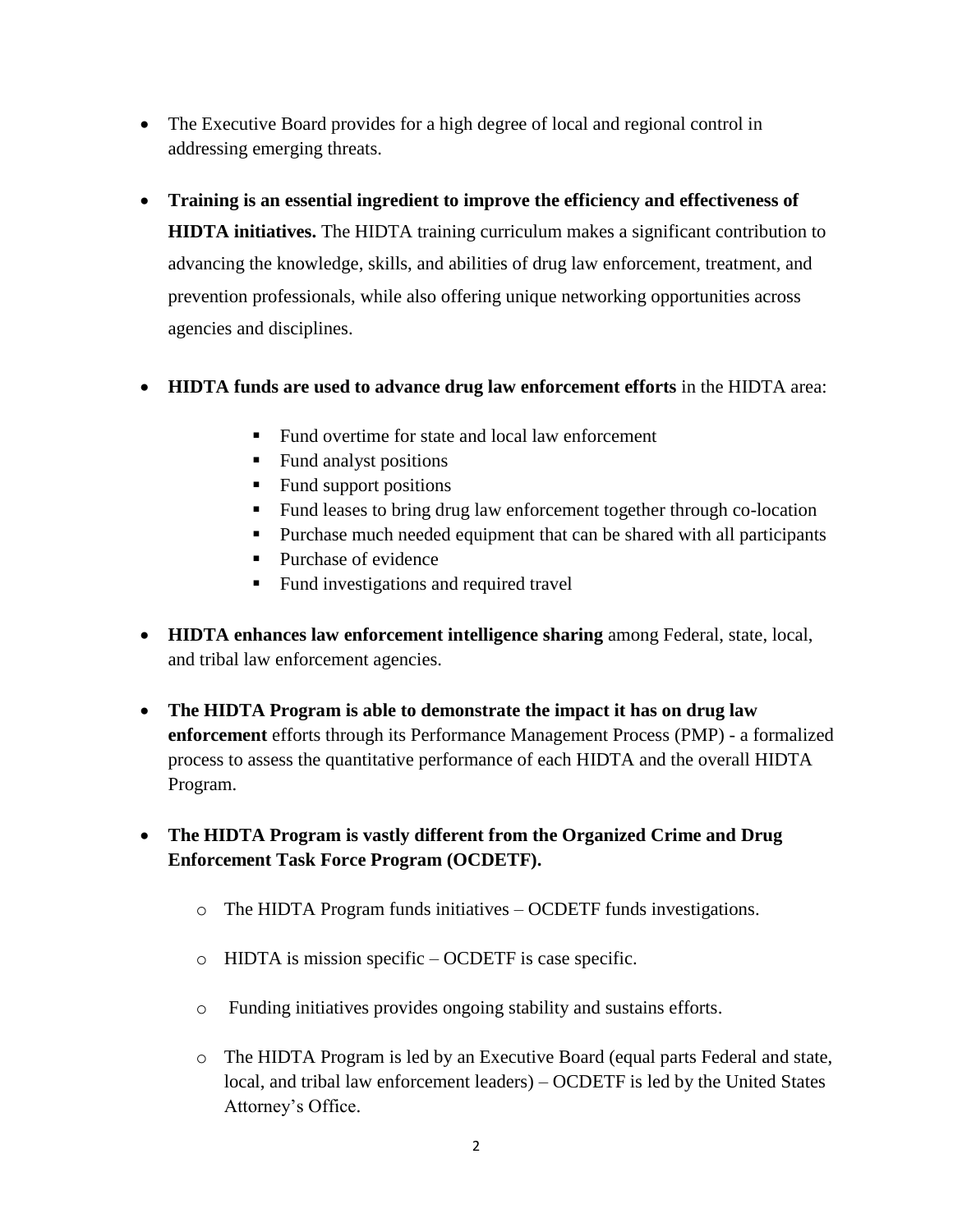- o HIDTA investigations can be prosecuted by the United States Attorney's Office, state prosecutors, or local prosecutors – OCDETF investigations are required to be prosecuted by the United States Attorney's Office, with a few exceptions.
- o Historically, approximately 40% of OCDETF funded investigations have been initiated by HIDTA Initiatives.
- **The HIDTA Program is best administered by the Office of National Drug Control Policy** (ONDCP) given its unbiased and neutral position towards any one department or agency.
- **The strength of the HIDTA program is truly multi-dimensional**. One of the cornerstones of the program is its demonstrated ability to bring people and agencies together to work toward a common goal.
- **The neutrality of the HIDTA program is a key to its success**. HIDTA is not an agency, does not espouse the views of any one agency, and is not beholden to the mandates of any one agency. HIDTA is truly an agency neutral program that serves only to facilitate and coordinate.
- **The HIDTA Program, different from single mission agencies**, employs a comprehensive multi-disciplinary, holistic strategy to address the prevailing public health and public safety issues raised by drug abuse and misuse in our society.
- **The Office of National Drug Control Policy has the important responsibility** to establish priorities and objectives for the nation's drug policy, which includes treatment, prevention and law enforcement. The goals include reducing illicit drug use, trafficking, drug-related crime and violence, and drug-related health consequences.
- **The High Intensity Drug Trafficking Area Program is an essential component of the National Drug Control Strategy**. It is clear that federal, state, local, and tribal law enforcement plays an integral role in the balanced strategy to reducing drug use and its consequences.
- **While the primary mission focus of enforcement remains of paramount importance,** HIDTAs throughout the nation are also involved in drug prevention activities that stress training, partnership, sponsorship and community outreach.